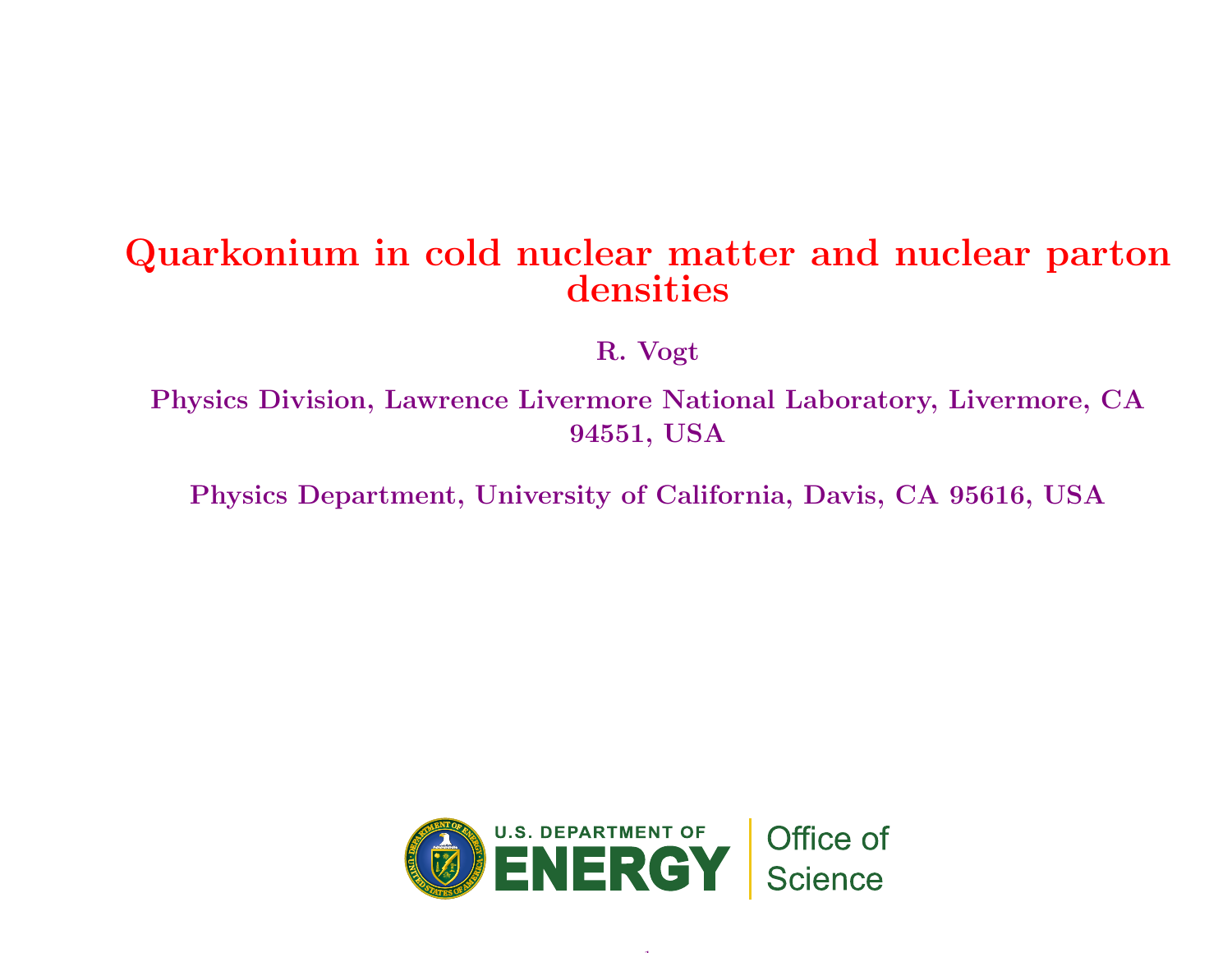# $J/\psi$  Production in  $\sqrt{s_{NN}}$  = 5 TeV  $p{+}{\rm Pb}$  Collisions

- Assumptions of production calculation
- Comparison of  $pp$  and  $p+{\bf Pb}$   $p_T$  and rapidity distributions with proton  ${\bf PDF}$
- $\bullet$  Calculations of  $R_{pPb}(p_T)$  at forward, backward and midrapidity,  $R_{pPb}(y)$ , and for- $\textbf{ward}/\textbf{backward}$  ratios  $R_{FB}(p_T)$  and  $R_{FB}(y)$

 $\tilde{\phantom{a}}$ 

- EPS09 with uncertainties, LO vs NLO
- Central EPS09 compared to nDS, nDSg and EKS98
- Mass and scale uncertainties of ratio
- $\bullet$  Factorization of cold matter effects:  $R_{PbPb}$  vs  $R_{p{\rm Pb}} \times R_{\rm Pbp}$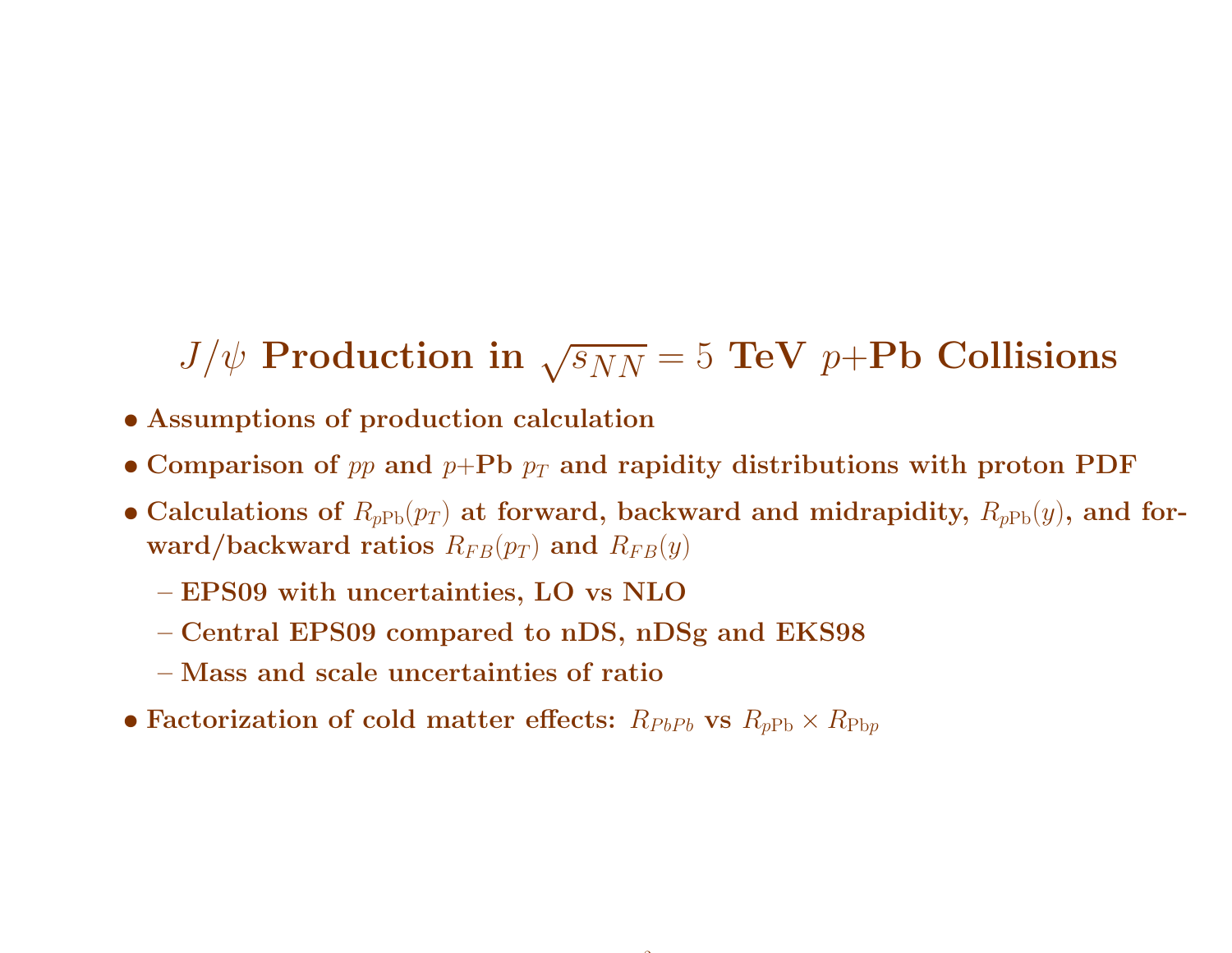### Cold Nuclear Matter Effects in Hadroproduction

In heavy-ion collisions, one has to fold in cold matter effects, typically studied in $pA$  or  $\mathrm{d}A$  interactions from fixed-target energies to colliders

Hard probes, where production is calculable in QCD, are best to study differences between initial and final state effects

Important cold nuclear matter effects in hadroproduction include:

- Initial-state nuclear effects on the parton densities (nPDFs)
- Initial- (or final-) state energy loss
- Final-state absorption on nucleons
- Final-state break up by comovers (hadrons or partons)
- $\bullet$  Intrinsic  $QQ$  pairs

In this talk, <sup>I</sup> will concentrate on nuclear parton densities, not including any other effect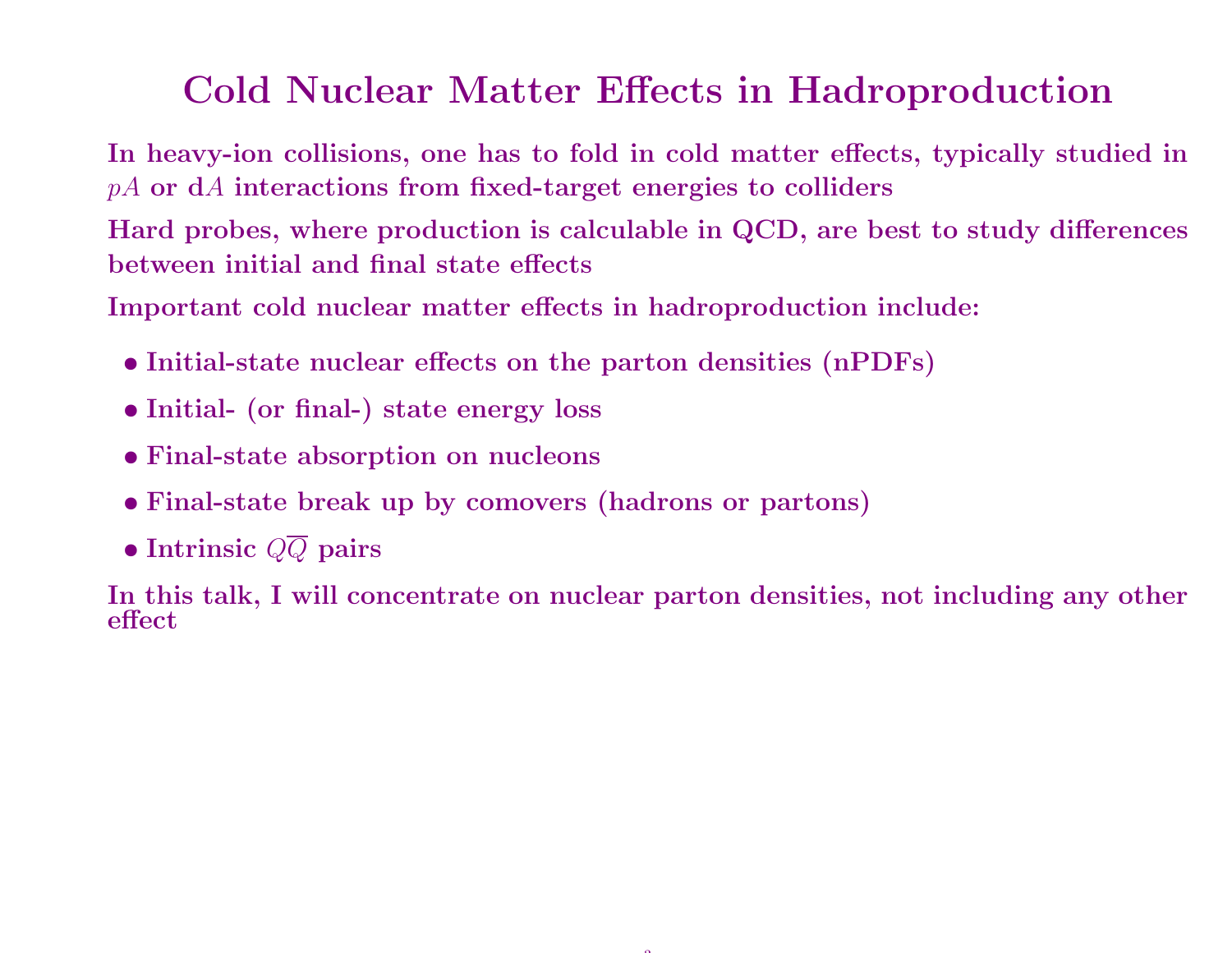### $\rm NLO \,\, CEM + EPS09 \,\, NLO \,\, nPDFs \,\, Based \,\, on \,\, Fitting \,\, \sigma_{c\overline{c}}$

Caveat: full NNLO cross section unknown, could still be large corrections

Employ  $m = 1.27$  GeV, lattice value at  $m(3 \text{ GeV})$  and use subset of  $c\bar{c}$  total cross section data to fix  $\mu_F / m$   $(2.1^{+2.55}_{-0.85})$  and  $\mu_R / m$   $(1.6^{+0.11}_{-0.12})$  with CT10 PDFs

Result with  $\Delta\chi^2=1$  gives uncertainty on scale parameters;  $\Delta\chi^2=2.3$  gives one standard deviation on total cross section, expect results on  $bb$  and  $\Upsilon$  soon

 $\text{LHC} \, \, pp \to c\overline{c} \, \, \text{at} \, \, \sqrt{s} = 7 \, \, \text{TeV} \, \, \text{not} \, \, \text{include} \, \, \text{but \, agrees well}$ The  $c\overline{c}$  mass and scale parameters are used to calculate  $J/\psi$ 



Figure 1: (Left) The  $\chi^2$ /dof contours for fits including the STAR 2011 cross section but excluding the STAR 2004 cross section. The best fit values are given for the furthest extent of the  $\Delta \chi^2 = 1$  contours. (Center) The energy dependence of the charm total cross section compared to data. The best fit values are given for the furthest extent of the  $\Delta \chi^2 = 1$  contours. The central value of the fit in each case is given by the solid red curve while the dashed magenta curves and dot-dashed cyan curves show the extent of the corresponding uncertainty bands. The dashed curves outline the most extreme limits of the band. In addition, the dotted black curves show the uncertainty bands obtained with the 2012 STAR results while the solid blue curves in the range  $19.4 \leq \sqrt{s} \leq 200$  GeV represent the uncertainty obtained from the extent of the  $\Delta \chi^2 = 2.3$  contour. (Right) The uncertainty band on the forward  $J/\psi$  cross section. The dashed magenta curves and dot-dashed cyan curves show the extent of the corresponding uncertainty bands. The dashed curves outline the most extreme limits of the band. (RV, <sup>R</sup>Nelson and <sup>A</sup> <sup>D</sup> Frawley)

4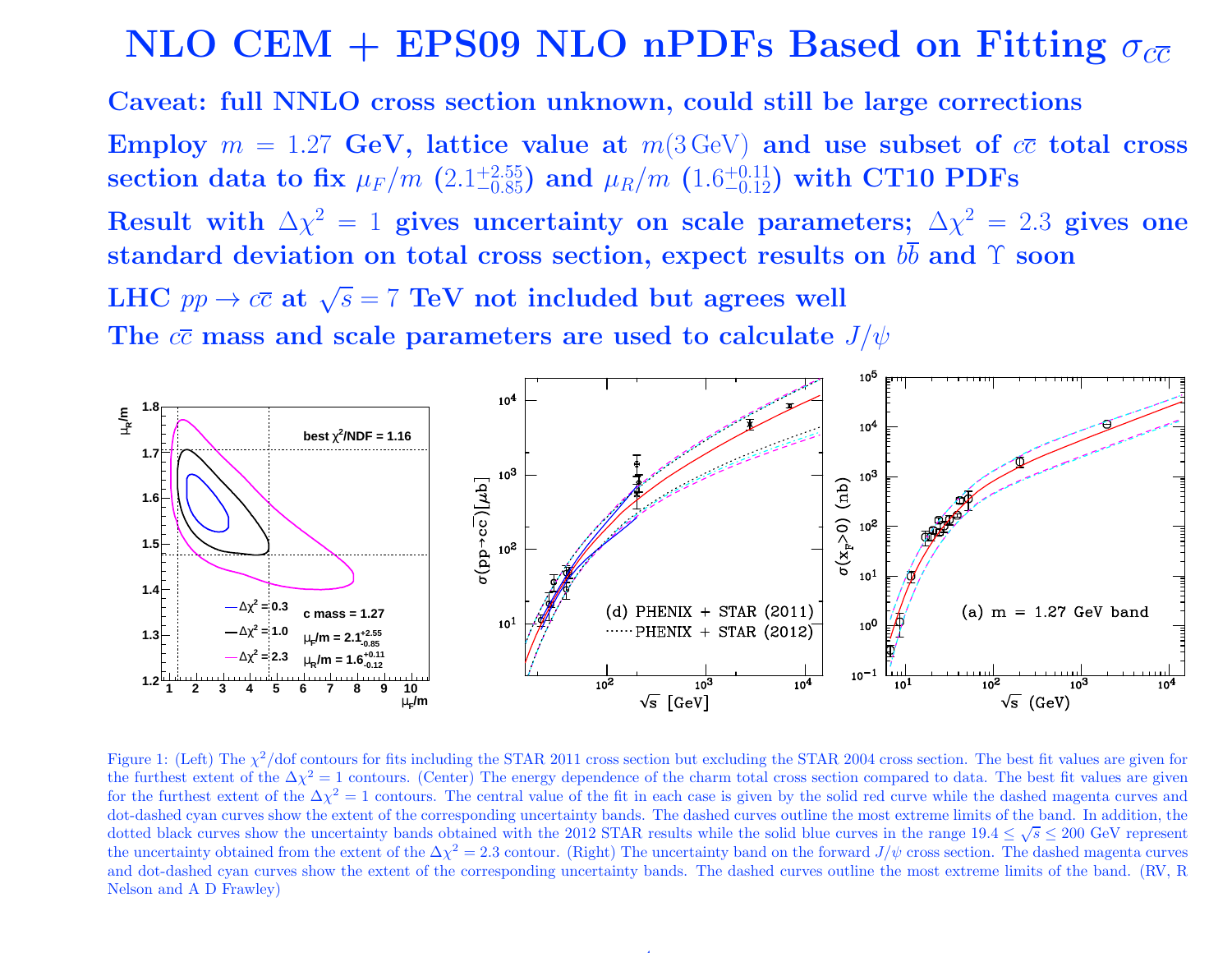#### $\textbf{Comparing } pp \rightarrow J/\psi \textbf{ Production by Different Proton } \textbf{PDFs I: Distributions}$ PDFs I: Distributions

Here we compare the  $\it shapes$  of the  $p_T$  and rapidity distributions from CT10 with  $CTEQ5M, CTEQ6M$  and  $MSTW,$  all calculated with the same mass and scale parameters at  $\sqrt{s} = 5$  TeV

Cross sections normalized to CT10 value



Figure 2: The  $J/\psi$   $p_T$  distribution at forward rapidity in pp collisions (left) and the  $p_T$ -integrated y distribution (right). Shapes from CT10 (black), CTEQ5M (blue), CTEQ6M (red) and MSTW (magenta) are compared, all calculated with the same input parameters.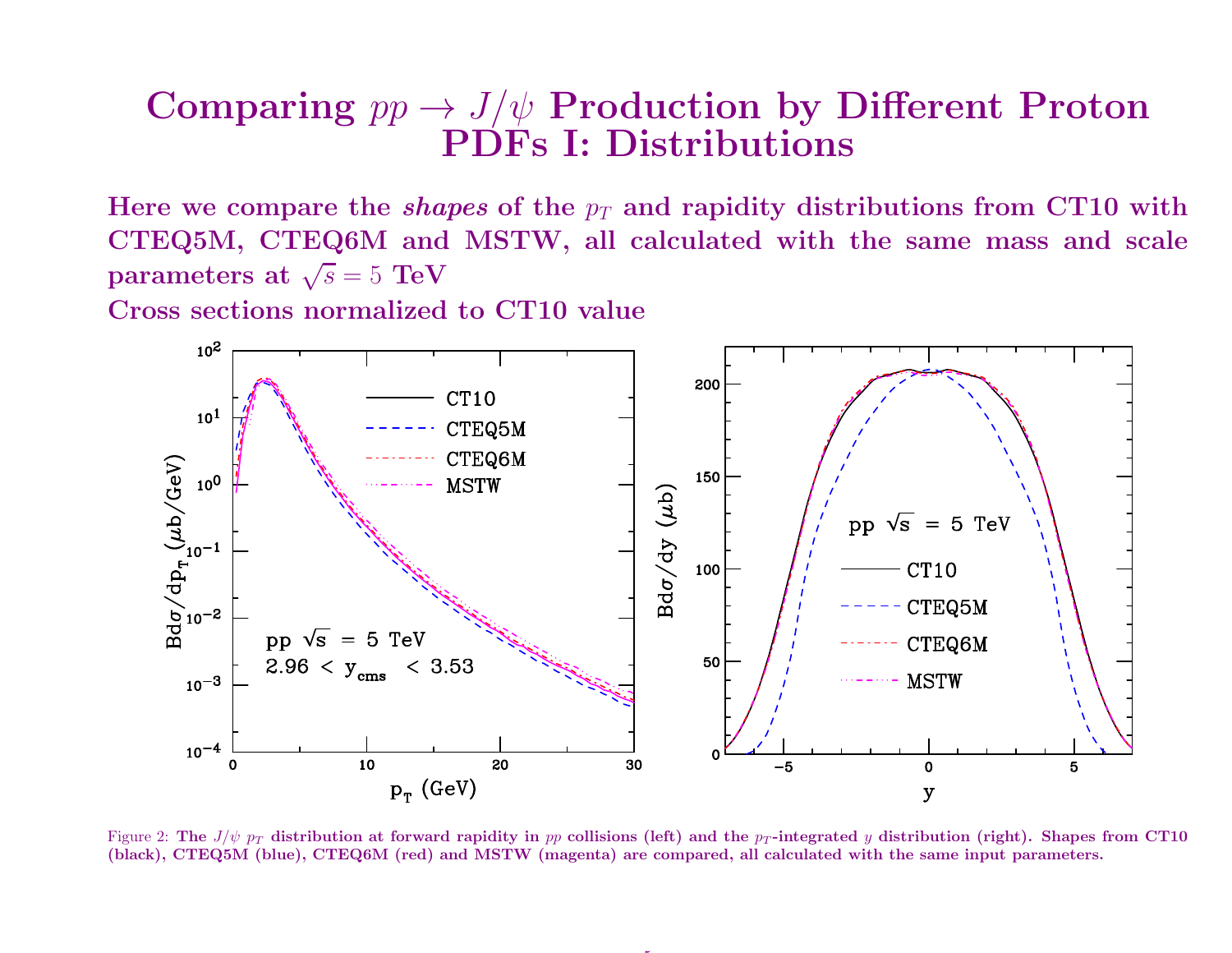#### $\textbf{Comparing } pp \rightarrow J/\psi \textbf{ Production by Different Proton } \ \textbf{PDFs II: Ratios }$ PDFs II: Ratios

To better compare the *shapes* of the  $p_T$  and rapidity distributions relative to CT10, we take the ratios of other PDFs to CT10 with both cross sections normalized toCT10 value: similar slope for  $p_T > 5$  GeV, CTEQ5M  $y$  distribution considerably<br>narrower narrower



Figure 3: The ratios of the  $J/\psi$   $p_T$  distribution at forward rapidity in pp collisions (left) and the p<sub>T</sub>-integrated y distribution (right) with CTEQ5M (blue), CTEQ6M (red) and MSTW (magenta) relative to CT10.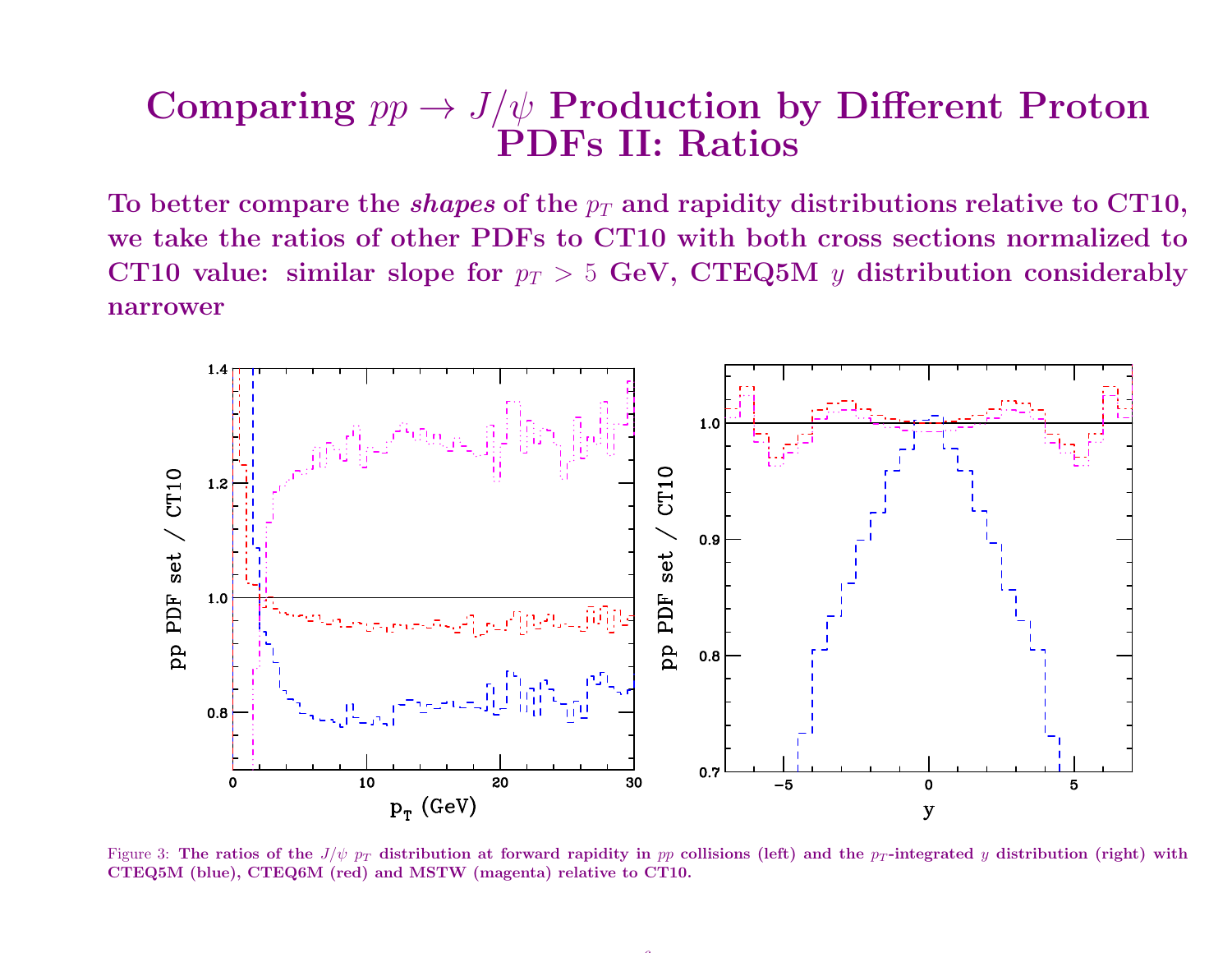#### Nuclear PDFs at NLO

 $G$ luon shadowing ratios compared at the  $J/\psi$  and  $\Upsilon$  production scales EPS09 NLO (black) and EKS98 LO (magenta) very similar for  $x > 0.002$ , significant antishadowing, nDS NLO (blue) and nDSg NLO (red) have almost no antishadowing, n $\overline{\mathrm{DS}}$ g and  $\overline{\mathrm{EKS98}}$  have stronger shadowing than central  $\overline{\mathrm{EPS09}}$  at low  $x$ 



Figure 4: Gluon shadowing ratios calculated for Pb nuclei  $(A = 208)$  calculated at the central value of the fitted factorization scales for  $J/psi$ . (left) and Υ (right). EPS09 NLO is shown by the black solid curve while the uncertainty band is outlined by the black dotted curves. The<br>NHC DS and DS and DS and the theory of the black solid curve while the band is the b NLO nDS and nDSg parameterizations are <sup>g</sup>iven in the blue dashed and red dot dashed curves. The LO EKS98 parameterization is inmagenta (dot-dot-dot-dash-dashed).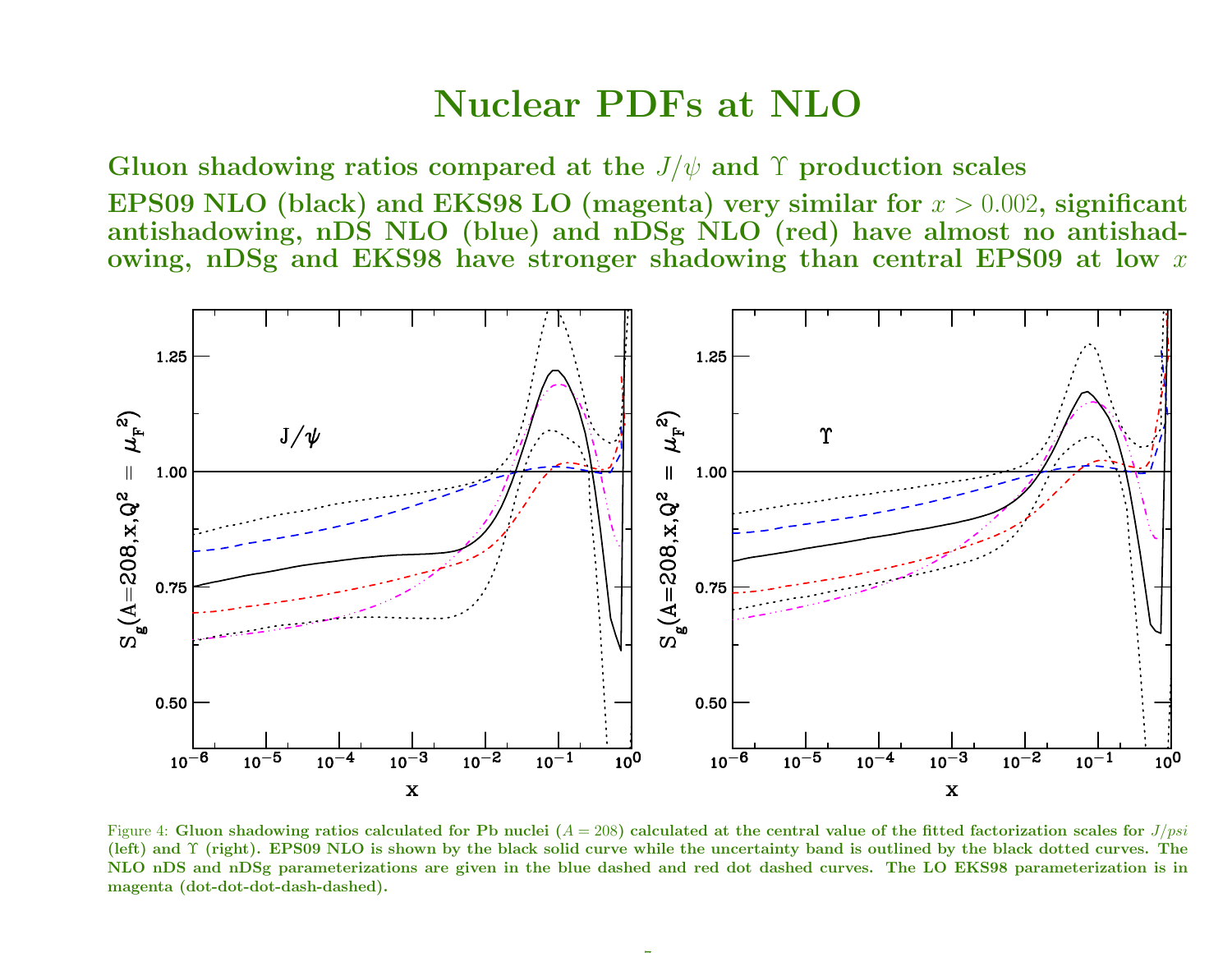#### EPS09 Central Ratio Independent of Proton PDF

Even though <sup>g</sup>lobal fit for EPS09 is based on <sup>a</sup> specific proton PDF set, the calculated shadowing ratios are basically unchanged by the choice of proton PDF



Figure 5: The ratio  $R_{pPb}(p_T)$  for ALICE at forward rapidity (left) and  $p_T$ -integrated as a function of rapidity. The ratios are for CT10 (black), nDS (blue), nDSg (red) and EKS98 (magenta).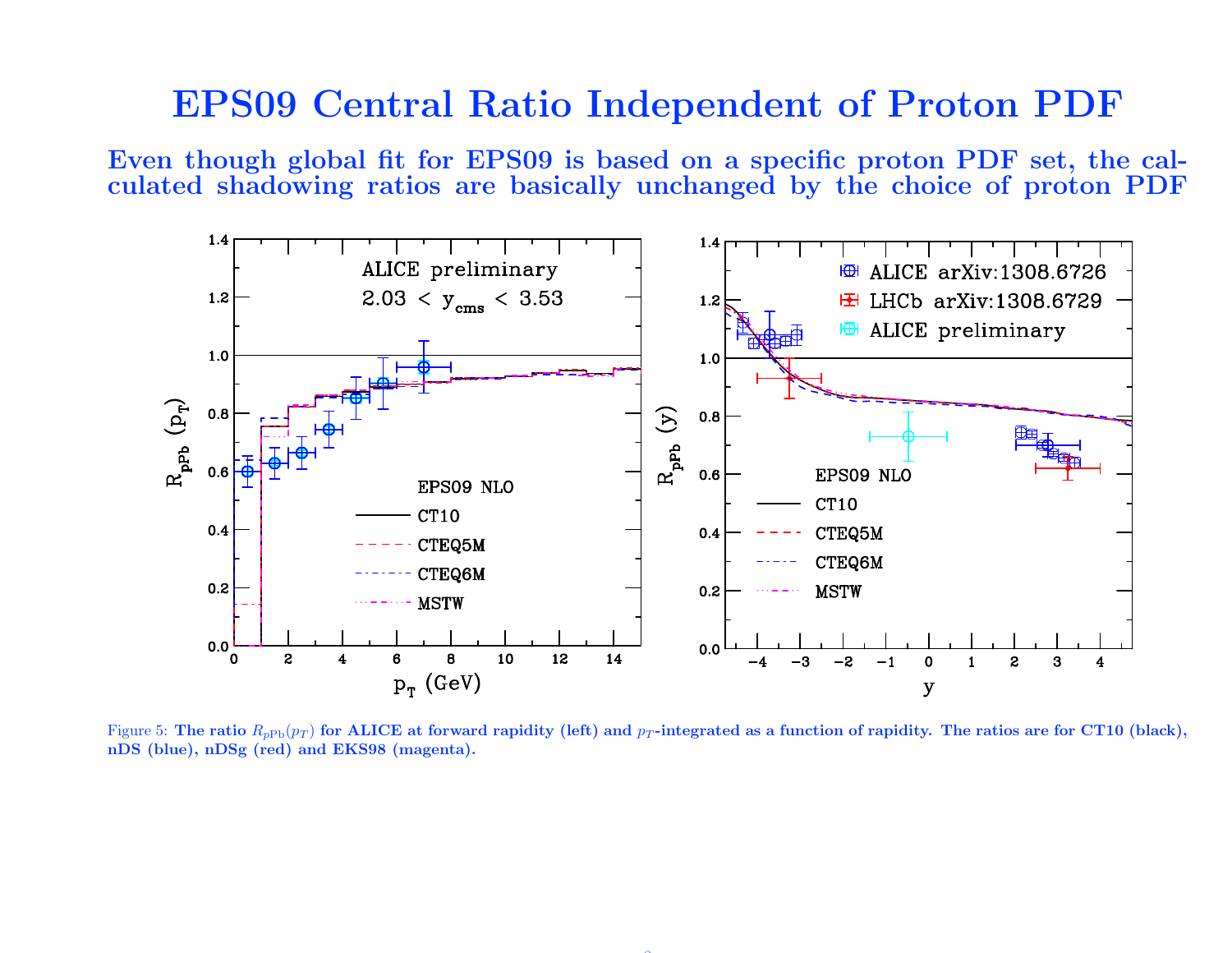## $\bf{Calculating}$  n $\bf{PDF}$   $\bf{Uncertainties}$  in  $pA$

EPS09 LO and EPS09 NLO based on CTEQ61L and CTEQ6M respectively

The gluon densities in these two sets differ significantly at low  $x,$  hence the low  $x$ modifications of EPS09 LO and NLO are quite different

nPDF uncertainties calculated with the 30+1 sets of EPS09: one central set and <sup>30</sup> sets obtained by varying each of the <sup>15</sup> parameters, i.e. sets <sup>2</sup> and <sup>3</sup> wereobtained by changing parameter 1 by  $\pm 1\sigma_1$  *etc.* where  $\sigma_i$  is the standard deviation of parameter <sup>i</sup>

Uncertainties due to shadowing calculated using 30+1 error sets of EPS09 NLOadded in quadrature so the uncertainty is cumulative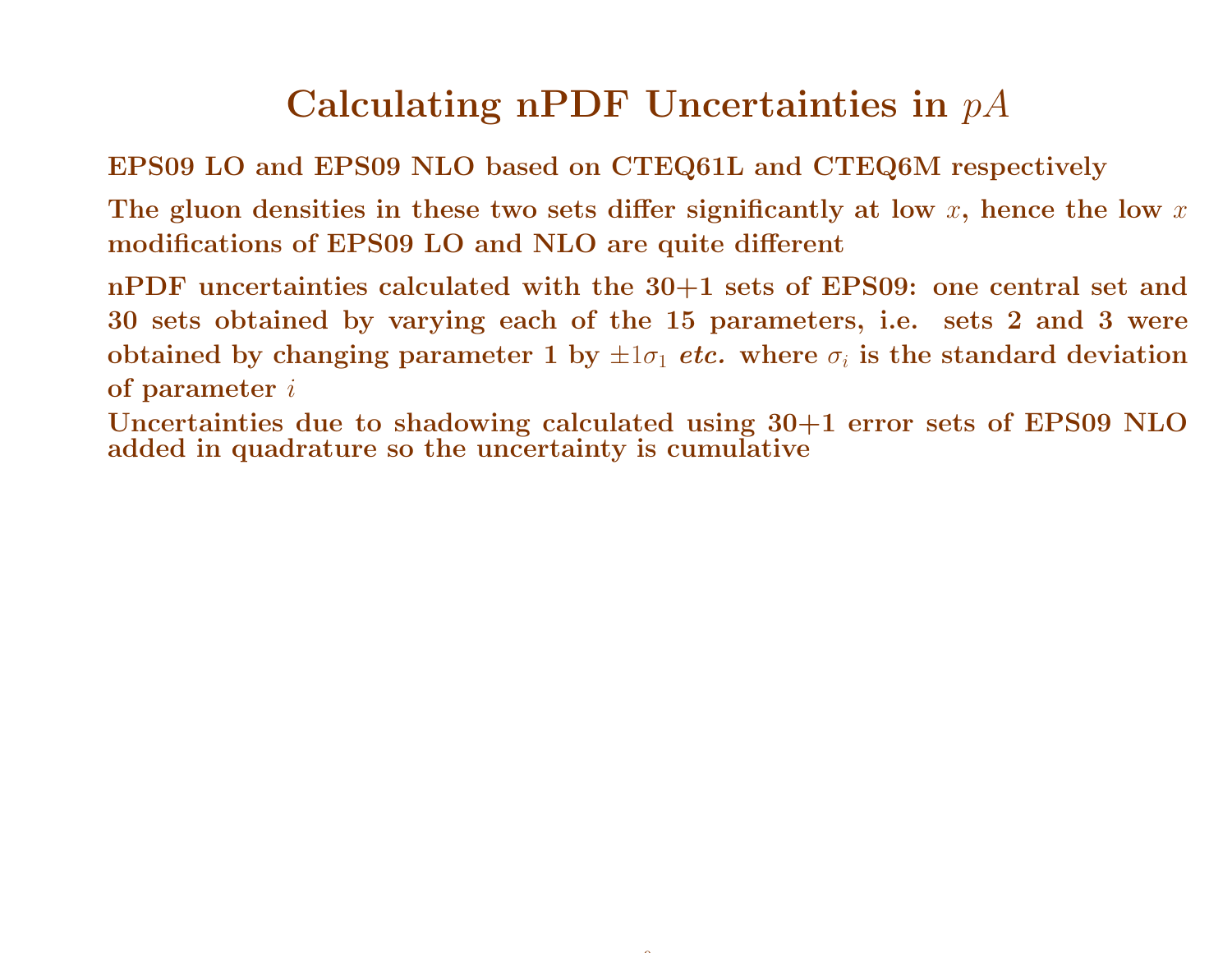### $\textbf{EPS09}$  Uncertainty Bands I:  $R_{p\mathrm{Pb}}(p_T)$

Data typically show stronger effect than central EPS09 result alone but the datatend to fall within the uncertainty band

 These calculations (also for the rapidity dependence, next slide) differ somewhat from previous results shown – the wrong scale was being passed to the nPDFs



Figure 6: The ratio  $R_{p{\rm Pb}}(p_T)$  for ALICE at forward rapidity (left) and backward (middle) and central (right) rapidity. The EPS09 uncertainty band is shown.

. .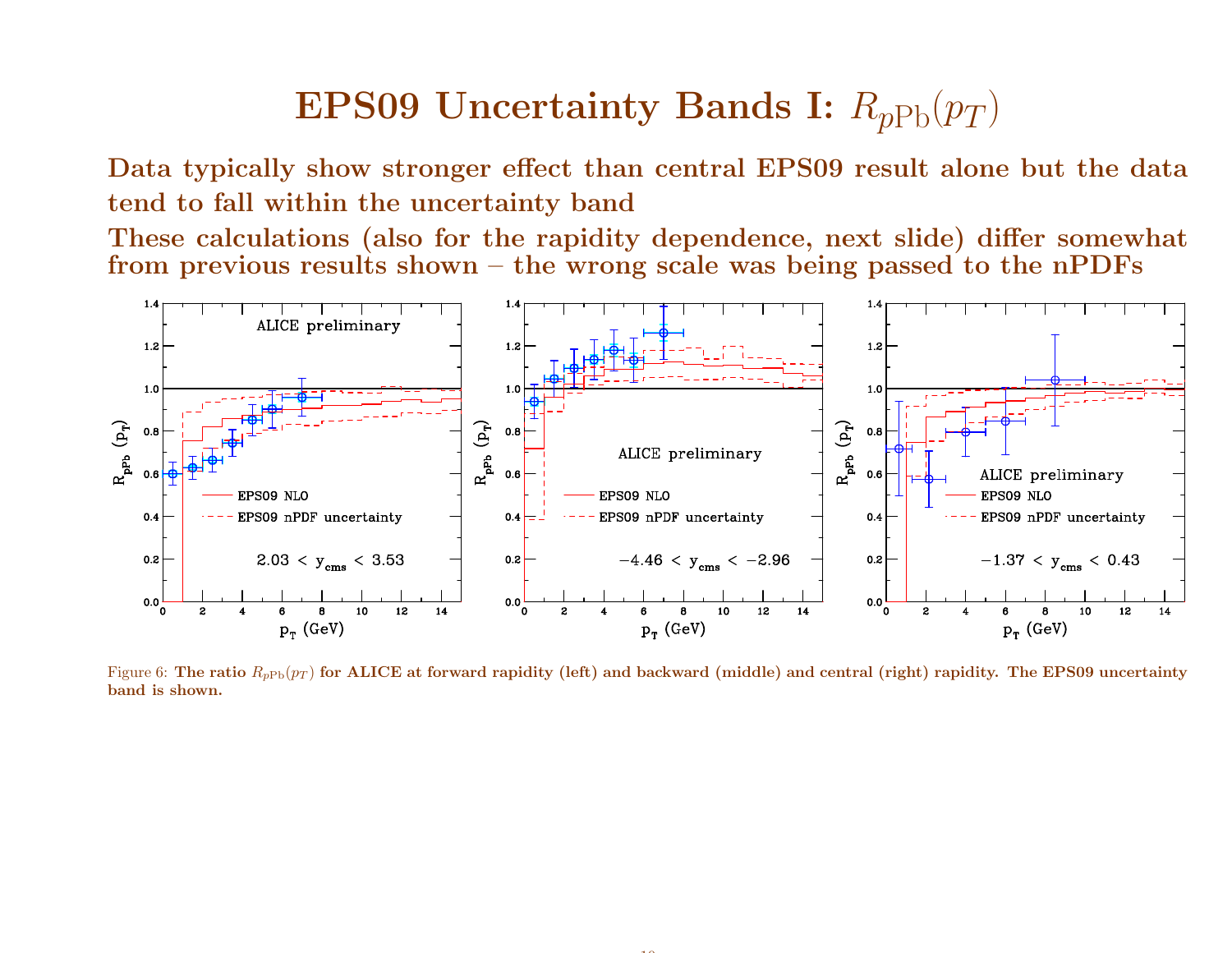### $\bf{EPS09}$  Uncertainty Bands II:  $R_{pPb}(y)$

Backward rapidity data agree with the rise at  $y < -2.5$  from antishadowing onset Preliminary midrapidity point is on the lower edge of the uncertainty bandForward rapidity data are underestimated, only the lower edge of the uncertaintyband (strongest shadowing) is consistent with dataFor  $y > -2.5$ , the band is relatively wide, about  $\pm 12\%$ , and  $R_{pPb}$  decreases by less than 10% in this region



Figure 7: The EPS09 NLO uncertainty band,  $R_{pPb}(y)$ .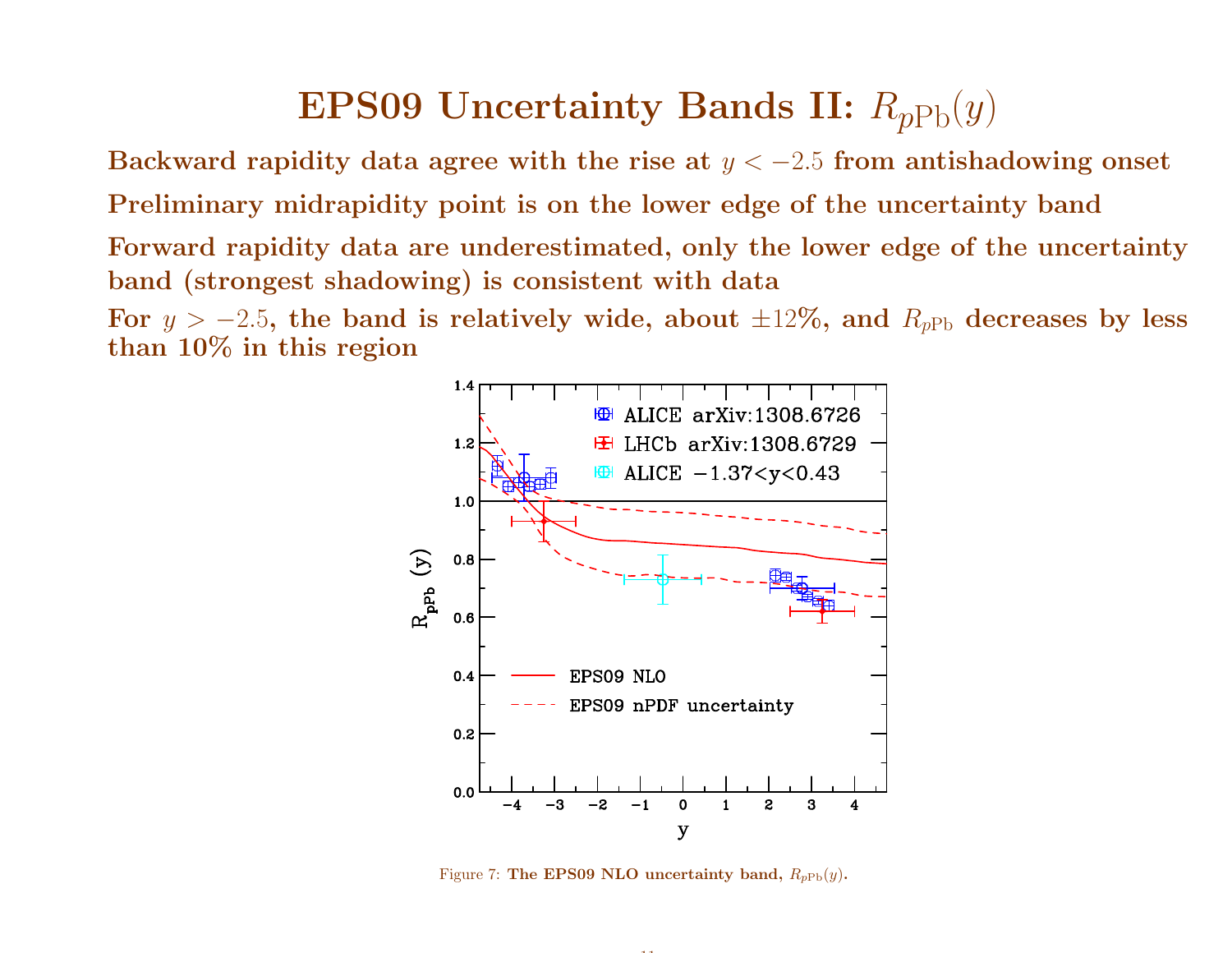## $\textrm{\bf EP}$ S09 Uncertainty Bands III:  $R_{FB}$

Reduced uncertainties in the forward/backward ratio because we take the ratiobefore adding differences in quadrature

The  $p_T$  ratio almost flat and above the data for  $p_T < 6 \,\, \mathrm{GeV}$ 

Curvature of rapidity ratio at  $y > 2.5$  reflects the antisha<br>rapidity and the narrower uncertainty hand in this regio Curvature of rapidity ratio at  $y > 2.5$  reflects the antishadowing rise at backward<br>rapidity and the narrower uncertainty band in this region relative to the forward region



Figure 8: The ratio  $R_{p{\rm Pb}}(p_T)$  for ALICE at forward rapidity (left) and  $p_T$ -integrated as a function of rapidity (right). The EPS09 uncertainty band is shown.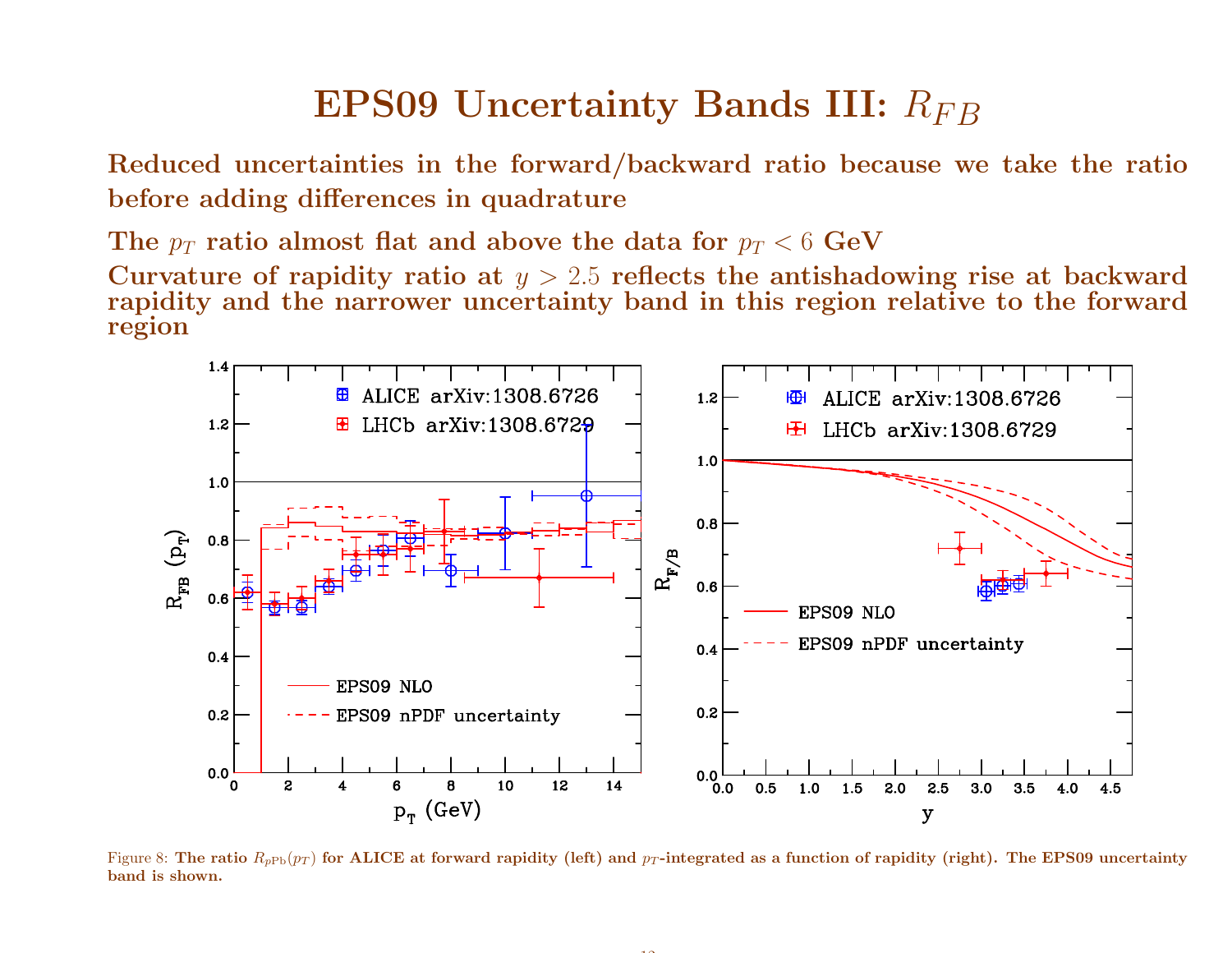#### NLO vs LO EPS09

The nPDF set used should be appropriate to the order of the calculation: if theLO set in <sup>a</sup> NLO calculation agrees better with the data, it's not generally better

A NLO calculation is required for  $J/\psi$  in CEM to obtain  $p_T$  distribution LO CEM uncertainty band is broader, with stronger shadowing, to counterbalancethe flatter low  $x$  behavior of CTEQ61L: disparate starting proton PDFs makes it<br>difficult to get good order-by-order agreement of  $R_{\rm Pl}$ difficult to get good order-by-order agreement of  $R_{pPb}$ 



Figure 9: (Left) The EPS09 LO (blue) and NLO (red) uncertainty bands for <sup>g</sup>luon shadowing. (Right) The corresponding uncertainty bands for  $R_{pPb}(y)$  at  $\sqrt{s_{NN}}=5$  TeV.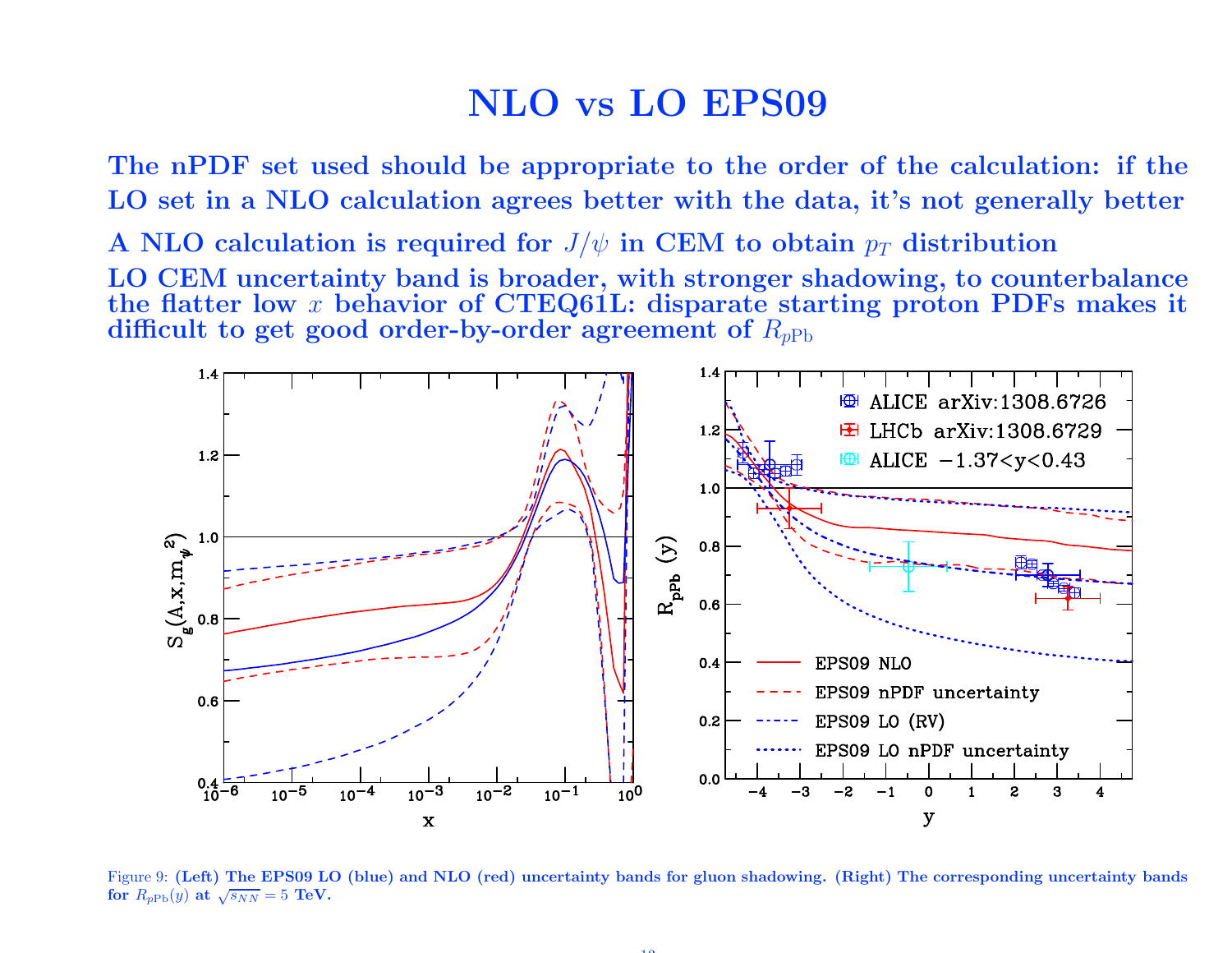### $\bf{EPS09}$  vs  $\bf{Other}$   $\bf{nPDFs}$   $\bf{I:}$   $R_{pPb}(p_T)$

Central EPS09 NLO set compared to nDS NLO, nDSg NLO and EKS98 (LO)

nDS effect is weakest of all while nDSg is weak at backward rapidity but stronger than EPS09 at mid- and forward rapidity

EKS98 and EPS09 NLO are very similar for  $x > 0.01$  so they agree well at backward and  $\text{mid-rapidity}$  while  $\text{EKS98}$  is stronger at forward rapidity



Figure 10: The ratio  $R_{pPb}(p_T)$  for ALICE at forward (left), backward (center) and mid- (right) rapidity. The ratios are for central EPS09 NLO (black), nDS NLO (blue), nDSg NLO (red) and EKS98 LO (magenta).

14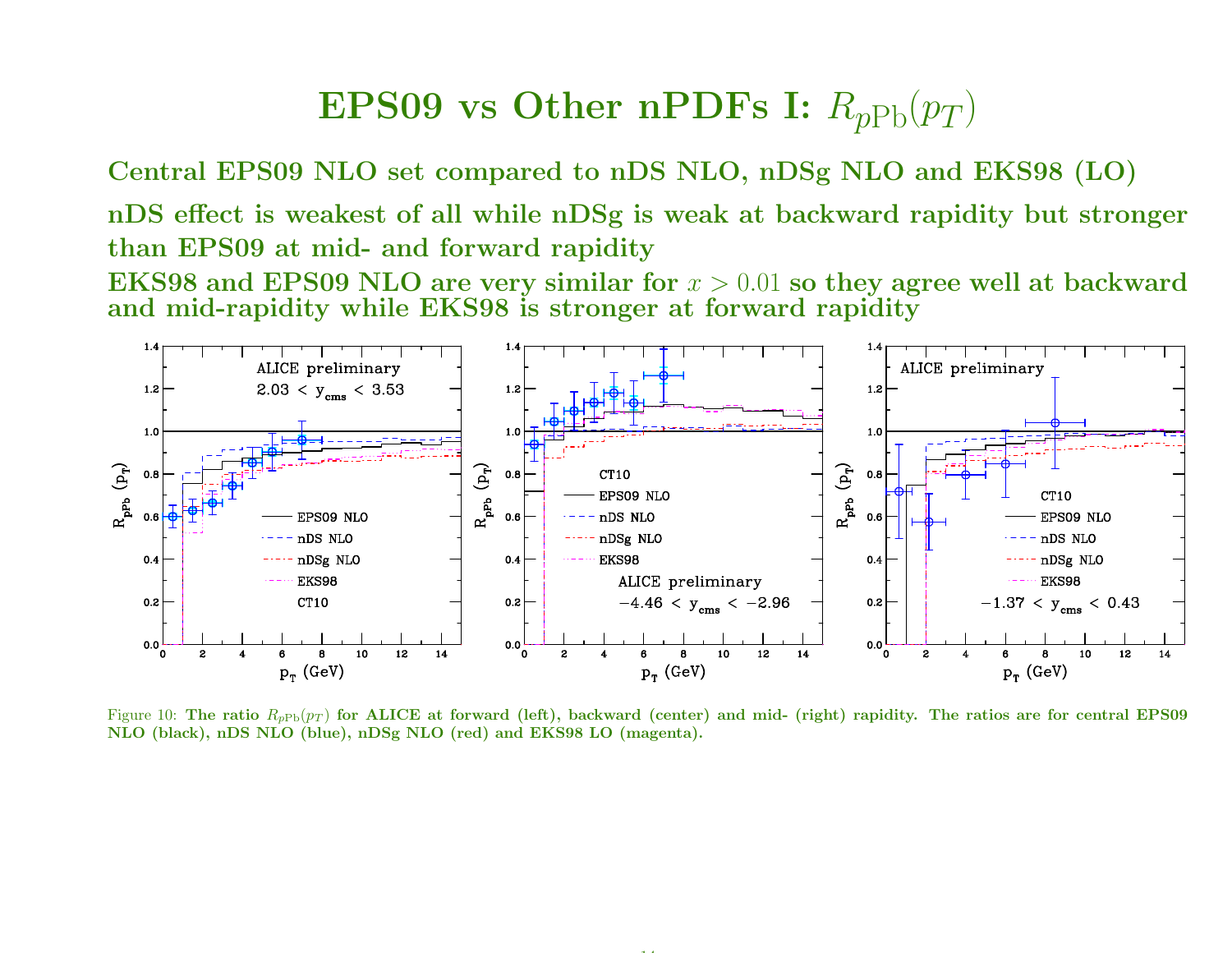### $\bf{EPS09}$  vs  $\bf{Other}$   $\bf{nPDFs}$  II:  $R_{pPb}(y)$

EKS98 LO follows EPS09 NLO central set until  $y > -2$  where it decreases linearly while EPS09 becomes flatter

EPS09 abrupt change of slope near antishadowing region follows from the <sup>g</sup>luonshadowing ratio, almost like the low  $x$  behavior had to join to assumed antishadowing shape at intermediate  $x$ 

 ${\bf nDS}$  and  ${\bf nDSg,~with~no~antishadowing,~have~a~weaker~{\it y~dependence~overall}}$ 



Figure 11: The calculated  $R_{pPb}(y)$  for central EPS09 NLO (black), nDS NLO (blue), nDSg NLO (red) and EKS98 LO (magenta).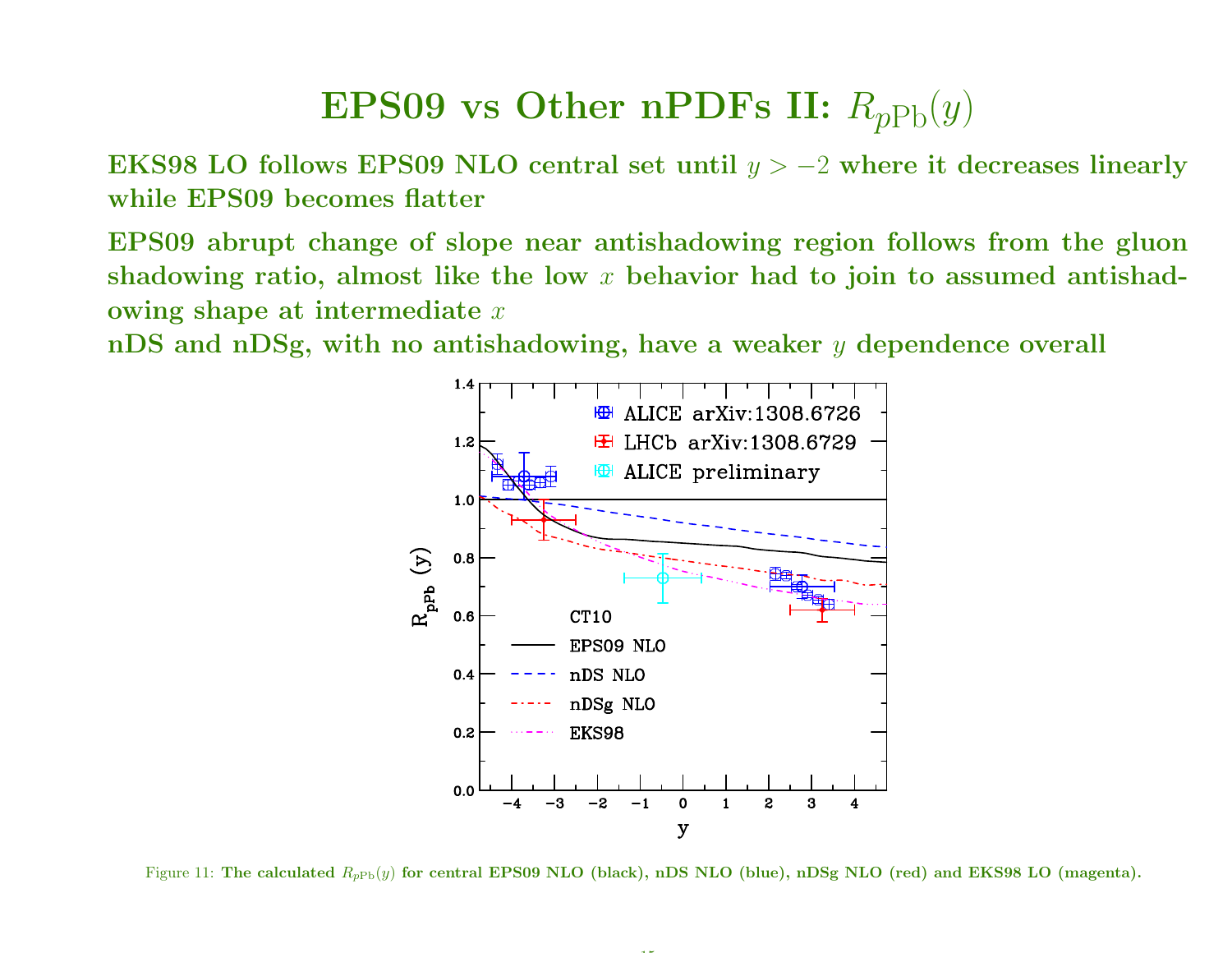### $\textrm{\bf EPS09}$  vs Other n $\textrm{\bf PDFs}$  III:  $R_{FB}$

 ${\rm nDS}$  has strongest  $p_T$  dependence of  $R_{FB}(p_T), \ {\rm EKS98}$  comes closest to agreement with low  $p_T$  data due to the stronger effect at low  $x$  than EPS09 Only EPS09 shows curvature in  $R_{FB}(y)$ , the others show an almost linear  $y$  dependence



Figure 12: The ratio  $R_{pPb}(p_T)$  for ALICE at forward rapidity (left) and  $p_T$ -integrated as a function of rapidity. The ratios are for central EPS09 NLO (black), nDS NLO (blue), nDSg NLO (red) and EKS98 LO (magenta).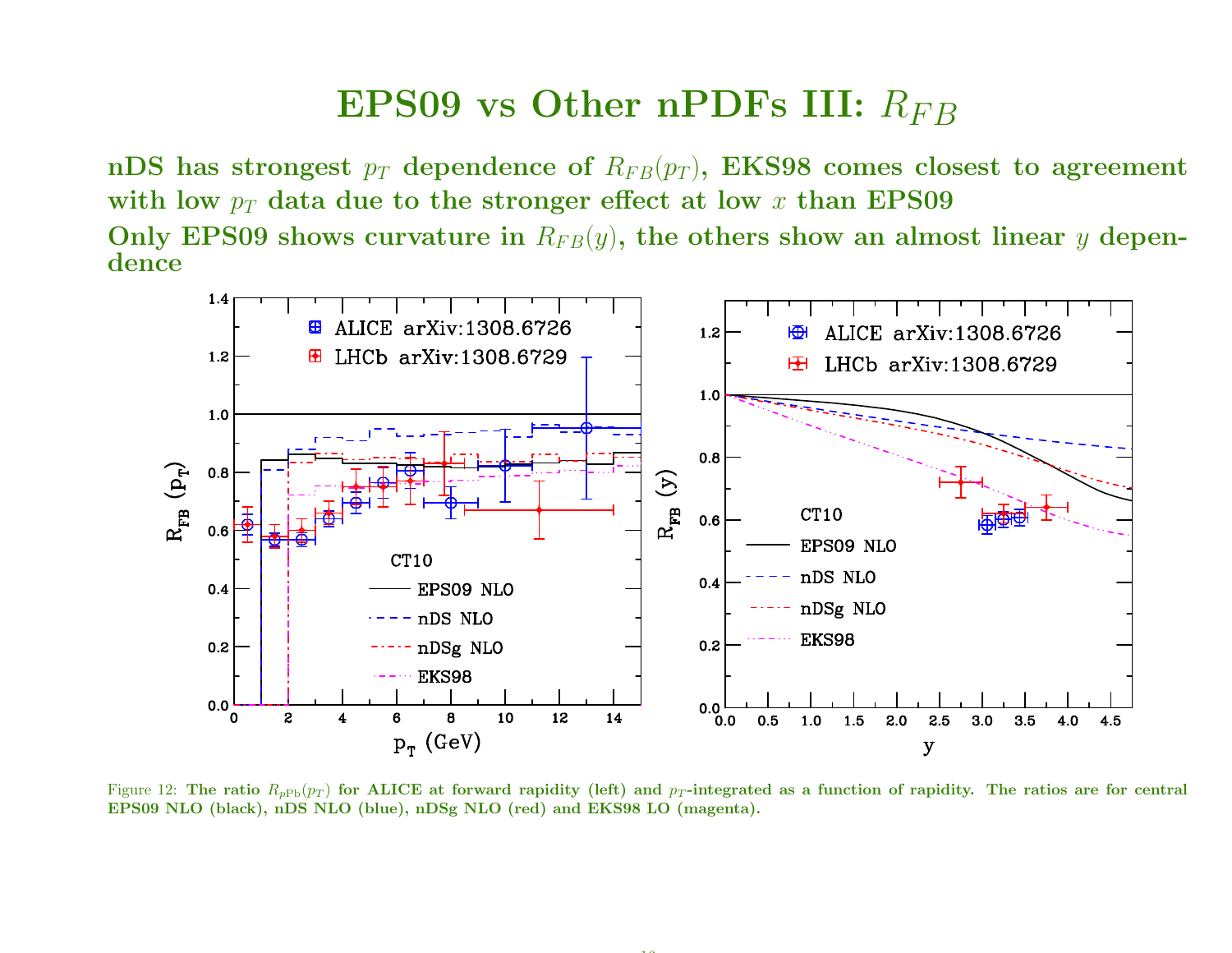#### Calculating Mass/Scale Uncertainties in Ratios

The one standard deviation uncertainties on the quark mass and scale parameters in the  $c\overline{c}$  and  $J/\psi$   $pp$  fits were calculated using the CT10 parton densities EPS09 LO and EPS09 NLO based on CTEQ61L and CTEQ6M respectivelyIf the central, upper and lower limits of  $\mu_{R,F}/m$  are denoted as  $C, H$ , and  $L$  respectively, then the seven sets corresponding to the scale uncertainty are

 $(\mu_F/m, \mu_R/m) = (C, C), (H, H), (L, L), (C, L), (L, C), (C, H), (H, C)$ 

The upper and lower limits of the charm quark mass are used with the central values of  $\mu_F/m$  and  $\mu_R/m$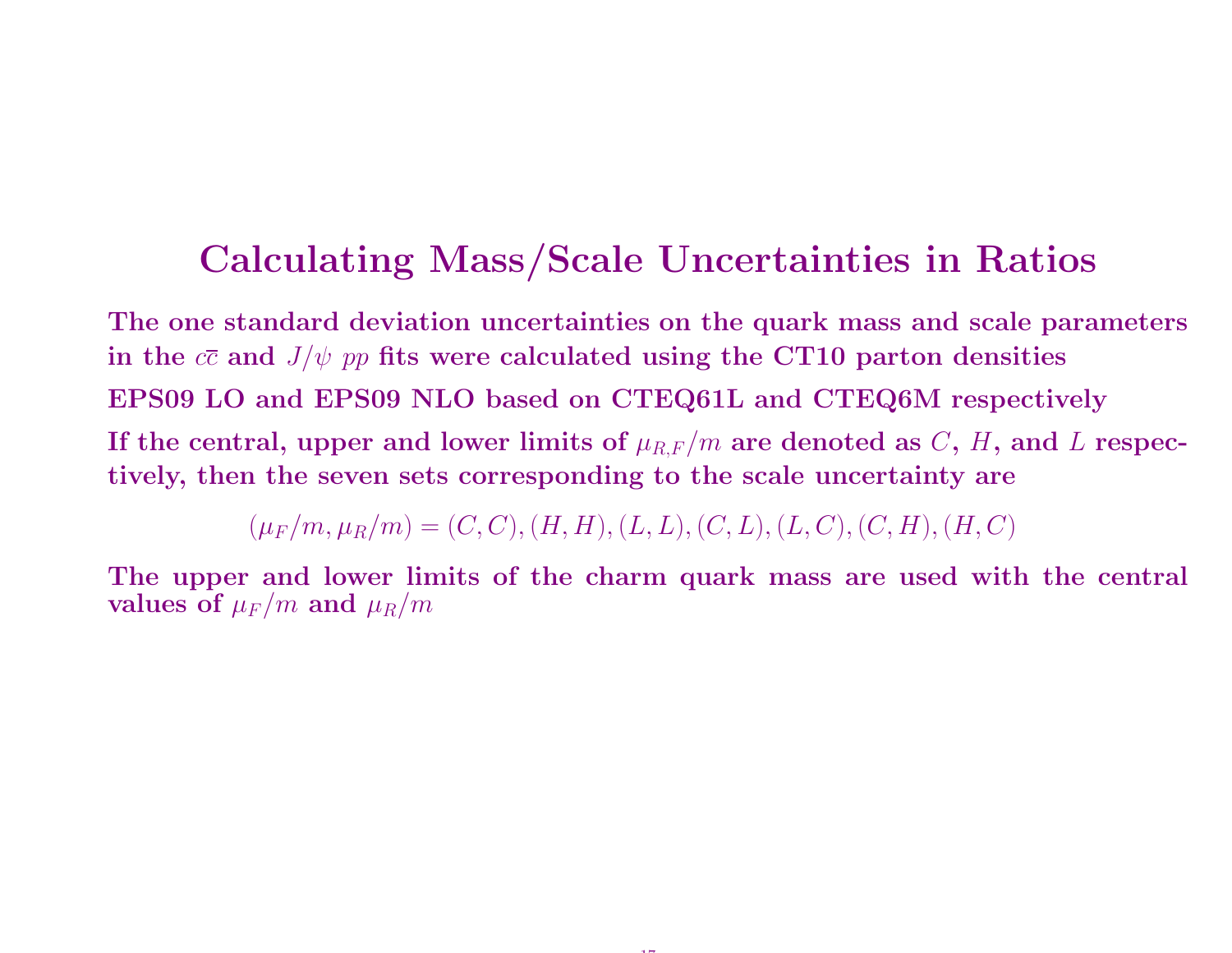#### Three Methods Checked

We calculate the mass and scale uncertainties in 3 ways:

The first two follow Cacciari, Nason and RV where the cross section extremes withmass and scale are used to calculate the uncertainty

$$
\sigma_{\text{max}} = \sigma_{\text{cent}} + \sqrt{(\sigma_{\mu,\text{max}} - \sigma_{\text{cent}})^2 + (\sigma_{m,\text{max}} - \sigma_{\text{cent}})^2},
$$
  

$$
\sigma_{\text{min}} = \sigma_{\text{cent}} - \sqrt{(\sigma_{\mu,\text{min}} - \sigma_{\text{cent}})^2 + (\sigma_{m,\text{min}} - \sigma_{\text{cent}})^2},
$$

- $m/\mu_F/\mu_R$  v1 We initially take the ratios of p+Pb to pp for each mass and scale combination and then locate the extrema in each case – this <sup>g</sup>ives the uncertaintyon  $R_{p{\rm Pb}}$  of each set, can appear odd if ratios are not very different but the extrema changes between sets
- $m/\mu_F/\mu_R$  v2 We locate the mass and scale extrema and calculate the uncertainty as above and then form  $R_{pPb}$  by dividing by the  $pp$  cross section calculated with the central parameter set – this forms global  $R_{p{\rm Pb}}$  based on the cross sections rather than the shadowing ratios and is thus significantly larger, especially at low  $p_T$ , becoming smaller at high  $p_T$  (Does not apply to  $R_{FB})$
- $m/\mu_F/\mu_R$  v3 We add the mass and scale uncertainties in quadrature, a la EPS09, and then form  $R_{pPb}$  by dividing by the central  $pp$  cross section – since this is <sup>a</sup> cumulative uncertainty rather than based on the greatest excursion from themean, it is the largest uncertainty at low  $p_T$ . This was calculated assuming that the appropriate  $\mu_F / m$  and  $\mu_R / m$  pairs are  $[(H, H), (L, L)], [(H, C), (L, C)]$  and  $[(C, H), (C, L)]$ , then then the conditional to different meanths.  $[(C, H), (C, L)],$  other choices could lead to different results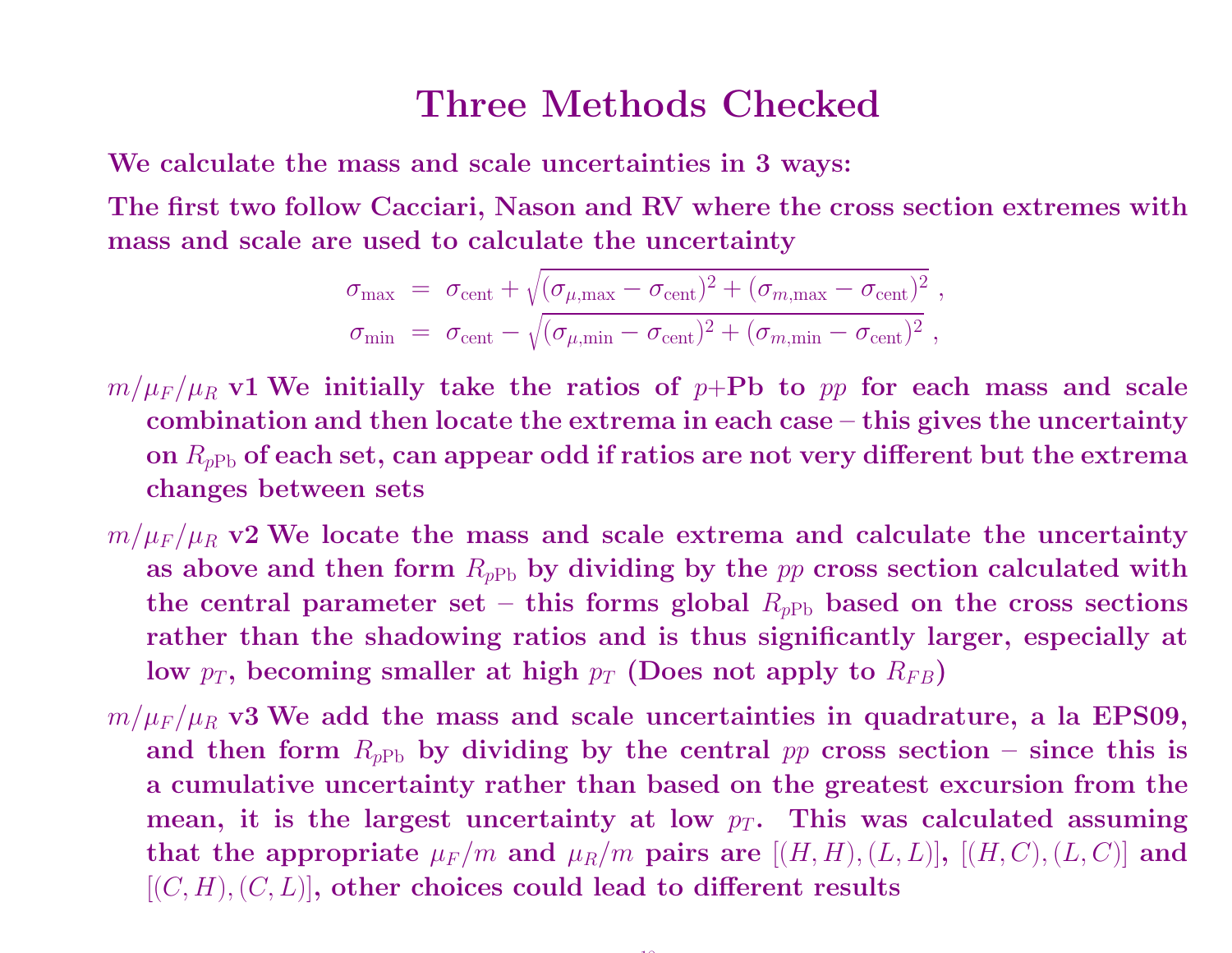### Mass and Scale Uncertainty Bands I:  $R_{p\rm Pb}(p_T)$

Uncertainties based on the differences due to EPS09 NLO alone, i.e. taking theextrema based on the ratios, <sup>g</sup>ives very small uncertainty, smaller than EPS09 NLO

 Uncertainties based on cross sections are much larger with v3 bigger than v2 at low  $p_T,$  expected since ratio is cumulative

Ratios decrease at high  $p_T$  where the scale choices are less important since  $p_T\gg m$ The order switches for the lower limit at high  $p_T$ , possibly because of our pairing choices



Figure 13: The mass and scale uncertainties in the ratio  $R_{pPb}(p_T)$  are compared to those for EPS09 NLO alone for ALICE at forward (left), backward (middle) and mid- (right) rapidity. The EPS09 uncertainty band is shown in red while the uncertainties calculated with methodv1 in blue, v2 in magenta and v3 in black.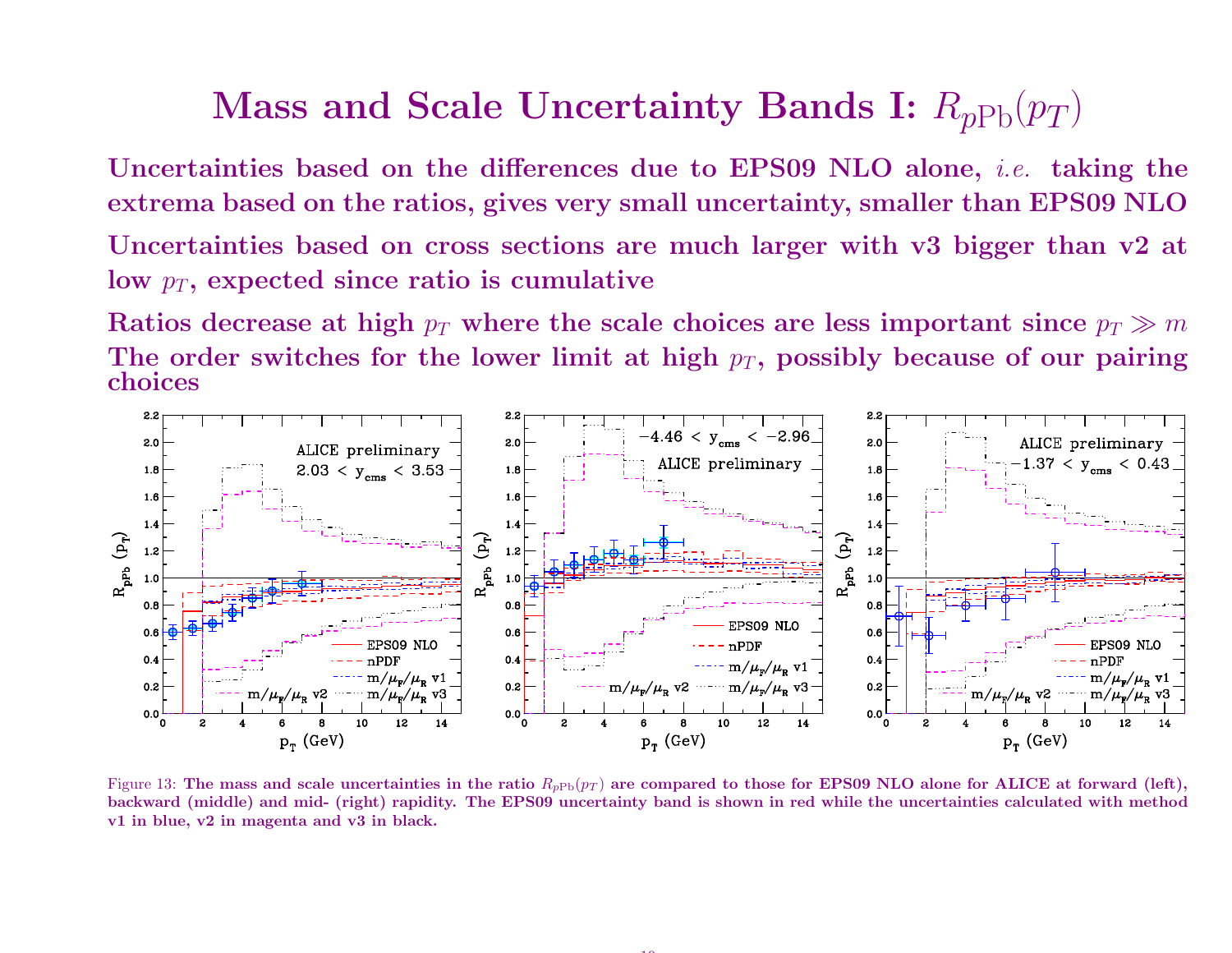### $\bf{EP}S09$   $\bf{Uncertainty}$   $\bf{Bands}$   $\bf{II:}$   $R_{pPb}(y)$

Rapidity dependence with v1 exhibits the perils(?) of basing extrema on individual  $R_{pPb}$  ratios – when one ratio is larger at high  $|y|$  but not at midrapidity, the calculated v1 changes slope at the switching point Right-hand plot indicates how this happens, the ratio with  $(H, H)$  is larger than that of the next highest ratio, that with  $(C, L)$  except for  $|y| < 2$ 



Figure 14: (Left) The mass and scale uncertainties in the ratio  $R_{pPb}(y)$  are compared to those for EPS09 NLO alone. The EPS09 uncertainty band is shown in red while the uncertainties calculated with method v1 in blue, v2 in magenta and v3 in black. (Right) The pp and  $p+{\bf Pb}$  rapidity distributions for the  $(H,H)$   $(C,L)$  sets showing the differences leading to the change in the upper limit of the mass and scale uncertainties of method v1 around midrapidity.

 $\sim$   $\sim$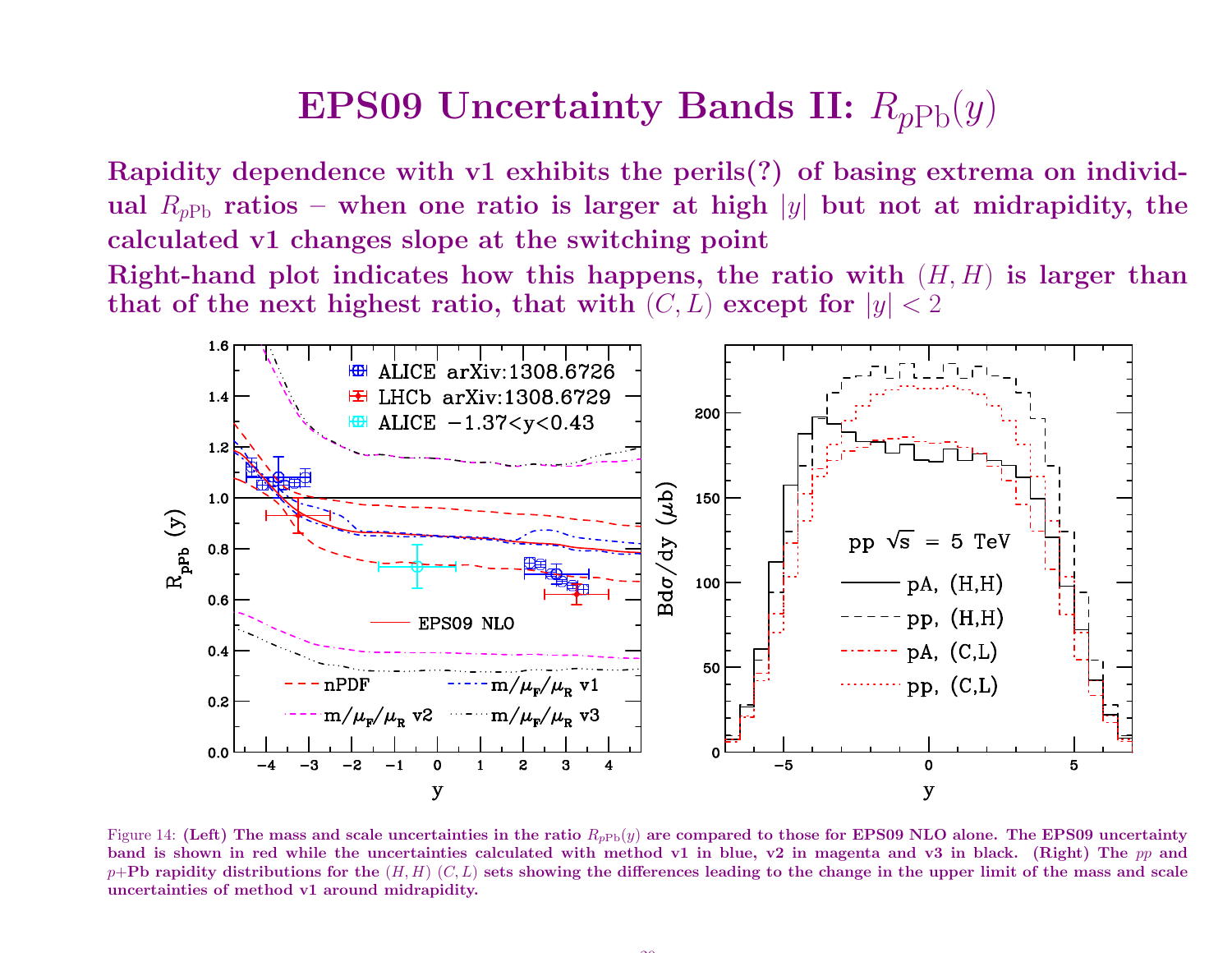## $\textrm{\bf EP}$ S09 Uncertainty Bands III:  $R_{FB}$

Only v1 and v3 apply here (v2 is equivalent to v1 in this case) Taking the forward to backward ratio before calculating the uncertainty bandmakes this ratio essentially insensitive to the mass and scale



Figure 15: The mass and scale uncertainties in the ratios  $R_{FB}(p_T)$  (left) and  $R_{FB}(y)$  (right) are compared to those for EPS09 NLO alone for ALICE at forward (left), backward (middle) and mid- (right) rapidity. The EPS09 uncertainty band is shown in red while the uncertainties calculated with method v1 in blue, v2 in magenta and v3 in black.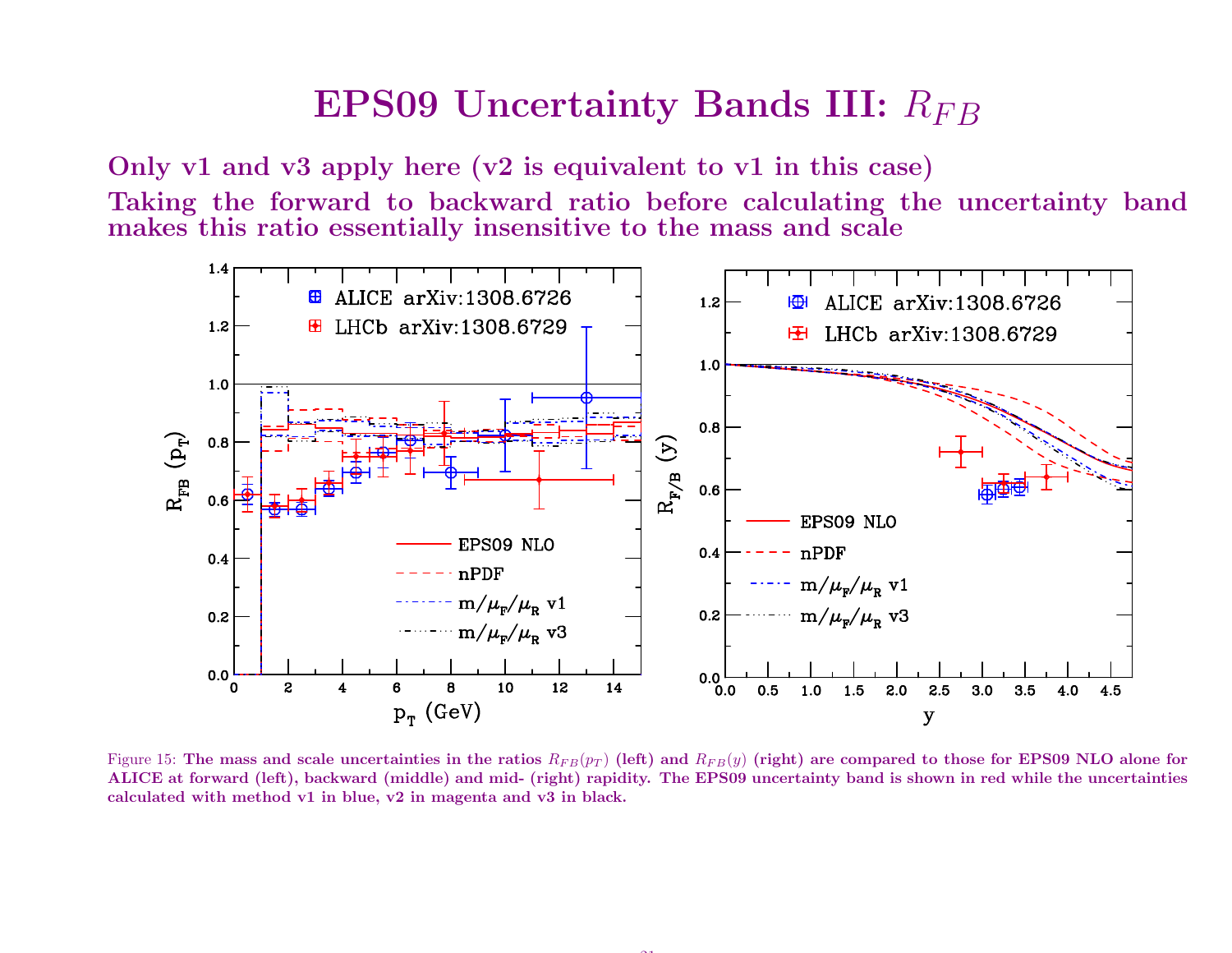## $\bf Factorization\,\, of\,\, R_{AA}\,\, into\,\, R_{pA}(+y) \times R_{pA}(-y)$ ?

The factorization is exact for the CEM at LO because the process is  $2 \rightarrow 1$  and the scale is fixed  $(n_2 = 0)$  so  $x_i$  and  $x_i$  are known at each  $y_i$  – compare red line with scale is fixed  $(p_T = 0)$  so  $x_1$  and  $x_2$  are known at each  $y$  – compare red line with circles on the left

Factorization is not automatic at NLO because process is  $2 \to 2 \left[(c\overline{c})+g/q/\overline{q}\right]$  and the<br>additional parton makes the correspondence between  $x_1, x_2$  and  $y$  inexact, even at additional parton makes the correspondence between  $x_1, x_2$  and  $y$  inexact, even at fixed rapidity – agreement is good, nevertheless



Figure 16: The  $R_{AA}$  (red) ratio is compared to the product  $R_{pA}(+y) \times R_{pA}(-y)$  (points) along with the individual pA ratios at forward (dashed) and backward (dot-dashed) rapidity. Results are compared for the rapidity distributions at LO (left) and NLO (middle) as well as for the $p_T$  dependence at NLO (right).